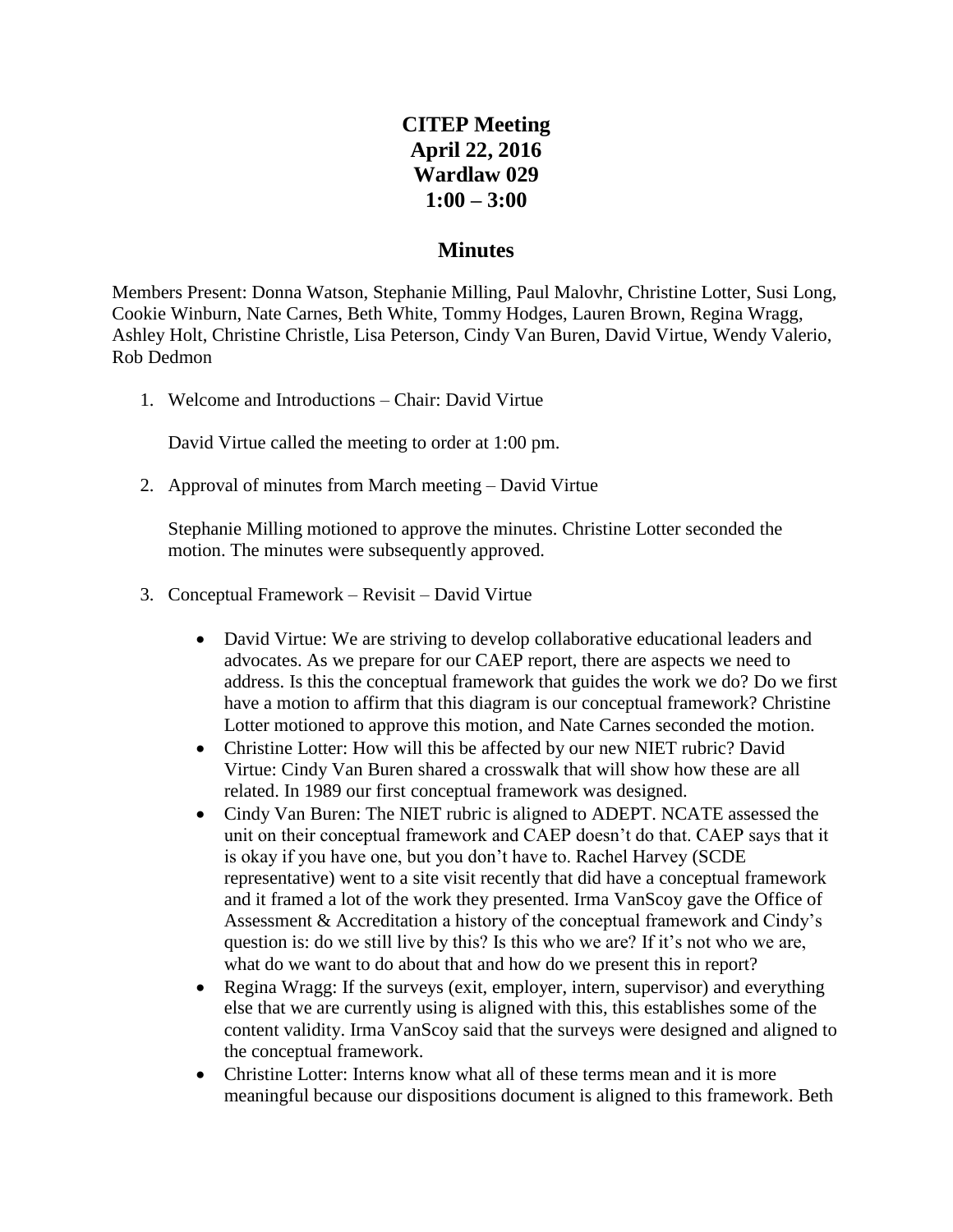White also added that these are the terms that she uses as well with interns in Elementary programs.

- Cindy Van Buren: Hasn't the professional domain of ADEPT always been different than the USC dispositions? You have all aligned dispositions with the professionalism domain with ADEPT?
	- o Cookie Winburn: Aligns dispositions with any APS of ADEPT.
	- o Chris Christle: APS 10 and candidate dispositions are a little bit different...there is some overlap though.
- David Virtue: Is there anything about this that would give you reservations on saying that this is not actually our conceptual framework?
	- o Chris Christle: I think it has been working and we definitely evaluate our interns on it.
	- o Susi Long: It may be a time to revisit it because the time has come, but I don't think now is the time before our CAEP visit.
	- o David Virtue: If we decide today that we want to create focus groups to revisit it and realign it.
	- o Nate Carnes: During the first three years of Les Sternberg, it went through a lot of editing. There are some overlaps, but not so much such as social justice which is not in ADEPT.
- David Virtue: All in favor of affirming the conceptual framework? *All agreed…no oppositions.*
- 4. Dispositions Revisit Cindy Van Buren
	- Cindy Van Buren: Based on CAEP Steering Committee's views on what we should be doing with dispositions, I would like for us to look over this proposal. (List 4 proposals)
		- o I. Reaffirm or revise the dispositions adopted by the COE in 2001 and updated in 2006; ask faculty to assist with making links to research for each of the disposition items.
		- o II. Approve or revise the current dispositions rubric and submit it to the CAEP assessment shell for EPP created assessments.
		- o III. Begin to measure dispositions across time in addition to the internship dispositions assessment
			- Disposition self-assessment in an early class (perhaps 201 and others) and at admission to the professional program
			- Disposition assessment connected to all or most field experiences
			- Disposition assessment at admission to the internship
		- o IV. Institute a disposition concerns form/procedures as a coaching mechanism for students who are exhibiting behaviors that are in conflict with the COE Dispositions.
	- Tommy Hodges: Is there any way to make it so that it is not completing a selfassessment? Maybe analyze a clip of someone else teaching? This will show whether they have a level of knowledge of the dispositions themselves.
	- Cookie Winburn: All of the dispositions are personal. What are you personally doing in the classroom and with kids?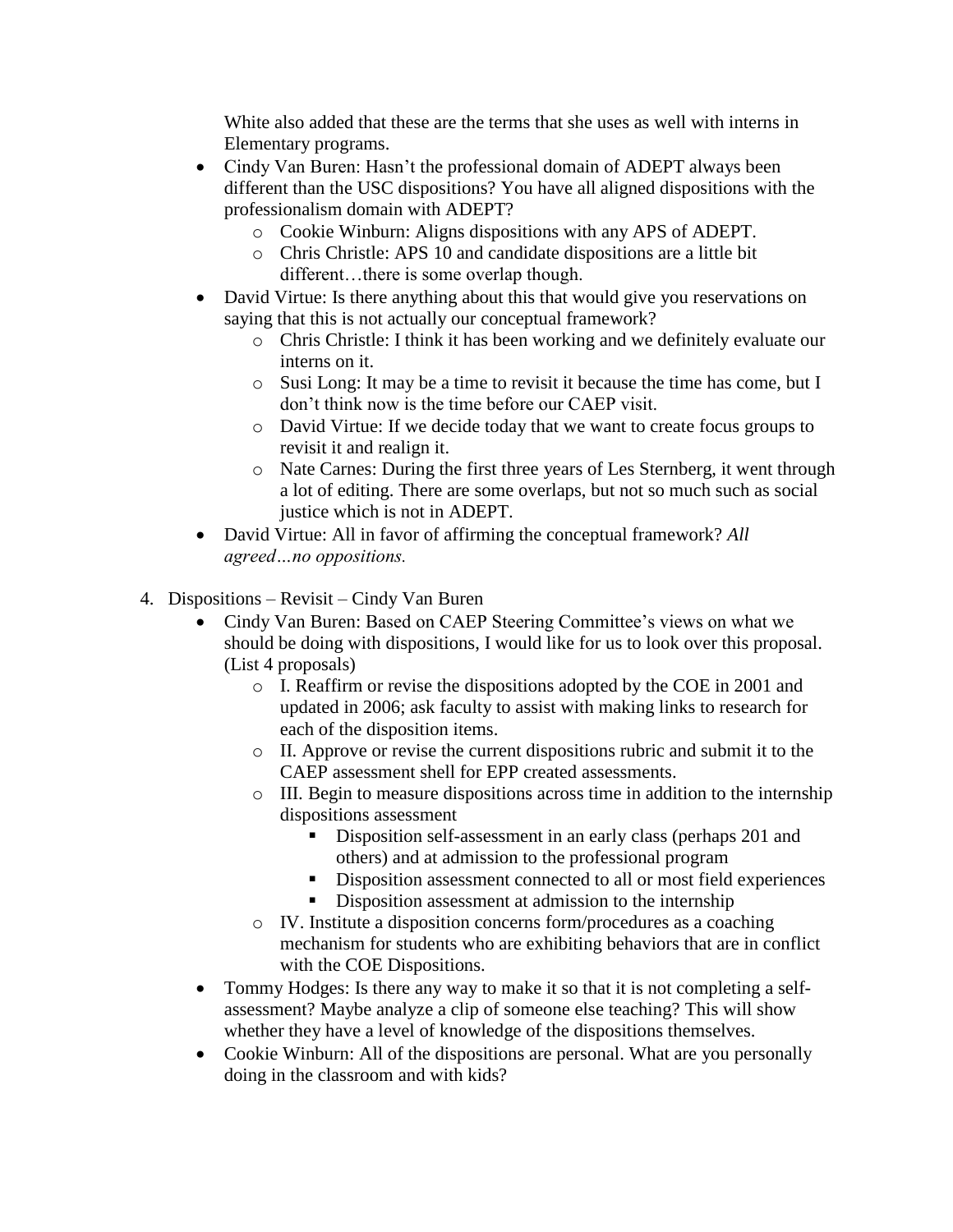- Beth White: If you want to see growth, 201 is a great place to see growth. The professionalism hasn't always kicked in while they are in that class. 201 has an early practicum experience of 10 hours.
- Cindy Van Buren: We have a lot going on in different program areas, but we must have unit-wide assessments. Afraid that one thing that CAEP will tell us is that we do not have any unit-wide assessments, so we are looking for easy ways to integrate unit-wide assessments. The assessment may be given in different courses, but could be the same assessment. It should be at a similar point in their progression, but does not have to be the same year.
- Chris Christle: Would like if we did the dispositions at admission to professional program and twice during internship.
- Stephanie Milling: Feels a level of limitation because she will not really be in the classroom with them during early internships.
- Paul Malovhr: Shares the same concerns as Stephanie. They have had instances where students were not acting professional during internship and it should have been assessed at an earlier time.
- Cindy Van Buren: The early assessment can be done by the student, teacher, or even demonstrating that they understand the dispositions and somehow apply this to themselves. We do not have a formal way to address a student that has an issue with dispositions. What most institutions have in place is some formal mechanism for addressing that disposition area early on. It is a coaching tool…a dispositions committee could also be formed. If the problem does not get coached away or resolved, you then know you have an issue with a candidate.
- Stephanie Milling: Is there a way that the action plan form could be adapted? Christine Lotter: The action plan is not necessarily a coaching tool. Cookie Winburn: Are there examples?
- Cindy Van Buren: If we want to go in this direction, we could have graduate assistants see what forms are out there in other institutions and we can then put work groups together to create/revise forms and CAEP will see that we have a plan in place. We [OAA] will look at our rubric this summer/compare to CAEP, and then submit if we feel it will meet the requirements. Do we like this proposal for moving forward?
- David Virtue then put forward a motion to move forward with Cindy's proposal. *All agreed…no oppositions.*
- 5. Roll out of new Internship Evaluation Cookie Winburn
	- Cookie Winburn: Roll out for Fall 2015 (August) for everyone in final internship. We will be using this new rubric for evaluation. We have 110-120 students that will be evaluated with the new rubric starting in August. We will be holding a training with SDE. SDE has approved an 8 member team. Maggie, Margo, Cindy, and Cookie will be part of the training. We also pulled in Christine Lotter, Beth White, Bridget Miller, and George Roy. We are not leaving anyone out…Art, PE, Special Education, Music, and Foreign Languages also have fall final internships. With this, who needs to be trained? Any supervisor that will be working with a final internship intern. It is a 3-day training. Train the trainer model will be June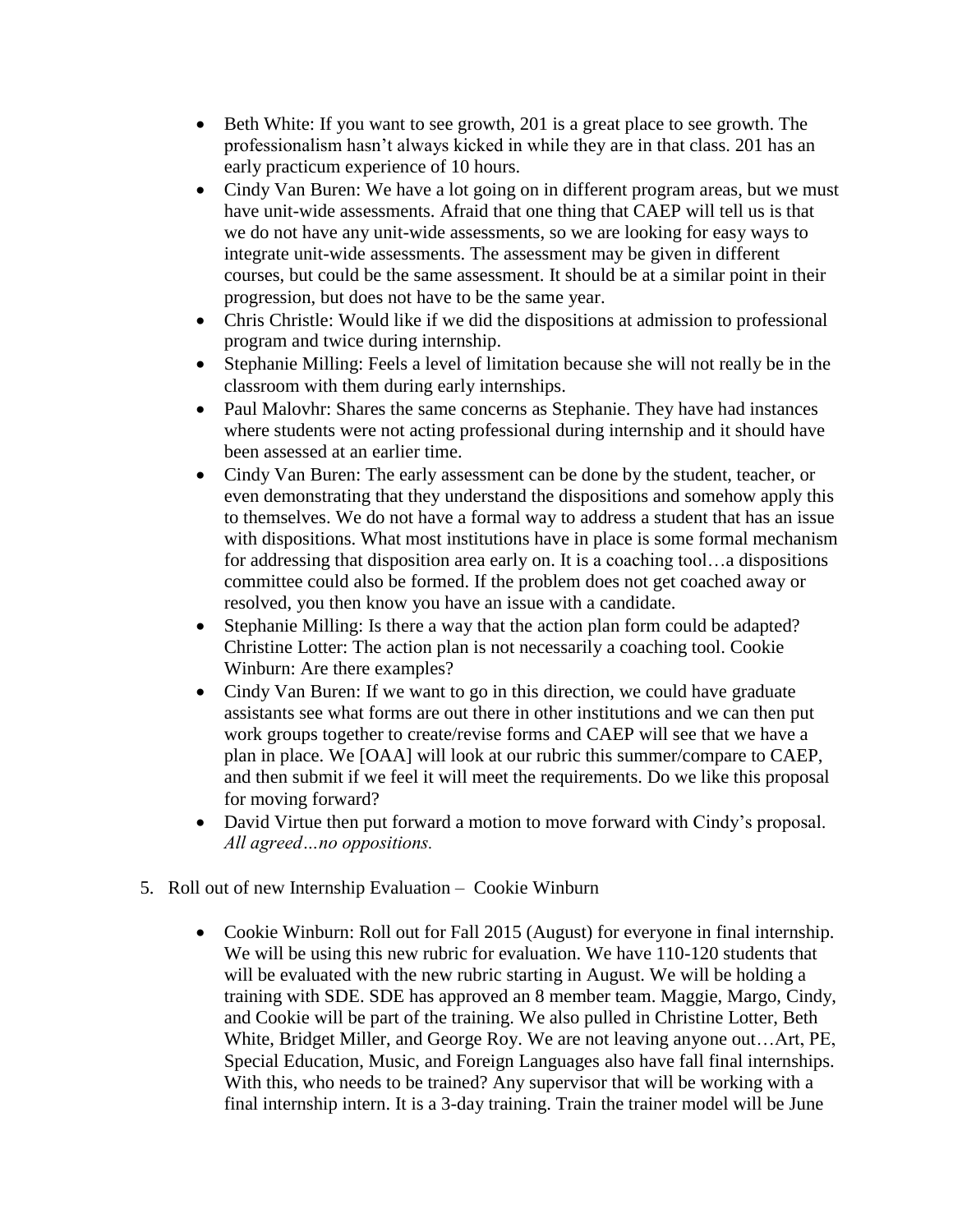1-3, and we will then train everyone else that needs to be trained. They at first told us that all of our coaching teachers would need to go through a 3 day training, but now we know they will only have to go through 1 day of training. Spoke with some administrators yesterday and they liked the idea of having multiple trainings throughout the summer. We may also have to have a Saturday training in August. Faculty will also need training.

- Cindy Van Buren: One question that we do not know the answer to yet is if a faculty member teachers but does not supervise, do they need 3 full days of training? We believe the answer will be that you can decide.
- Paul Malovhr: Will you be contacting supervisors?
- Cookie Winburn: We will be in contact with you or you can email Cookie with these names. We will be offering three 3-day trainings for supervisors (June, July, & August). We will email supervisors and give them the registration link. We hope to have the location set next week, will pay \$300 stipend for attending, and feed them. We also can pay faculty that attend this summer. June 28-30, July 12- 14, August 1-3 are these dates. Coaching Teachers: June 29, July 13, and an additional date in August..we will be sending out additional dates.
- Cindy Van Buren: The only people that absolutely have to go this summer are those that are supervising final interns this fall. Tria Grant at SCDE said that June 1-3 training will only be for IHEs, so we are not clear if the 8 from USC will be able to train districts.
- Susi Long: For faculty that are not supervising but have undergraduates that they teach, could this training be integrated into our faculty meetings? Possibly have Bridget come to these meetings to train?
- Cindy Van Buren: One thing we will need to determine is how much a faculty member teaching a methods course will need to know about the NIET rubric. Teacher candidate training for most institutions is 2-3 hours.
- Wendy Valerio: Afraid that a lot of supervisors will already have plans for the summer and would like for this information to come from Cindy and/or Cookie.
- Cindy and Cookie will be sending out additional information to everyone regarding the training dates and details.
- 6. University Supervisor/Coaching Teacher Evaluations Regina Wragg
	- Regina Wragg: Early Childhood and Special Education are the only two programs that have had conversations with us regarding the supervisor/coaching teacher/intern evaluations. Regina then showed sample data summaries to everyone.
	- Would this feedback on each supervisor/coaching teacher in comparison to others be helpful? *Yes, all agreed that this would be helpful.*
	- Is this current evaluation asking what you need to know? Per the question category, Regina made comments for each. We need to get this evaluation out next week, but it does not have to change for this semester. Regina will send these out to program coordinators, get feedback, and then what we send out in the fall will be improved. OAA will get feedback after these evaluations are sent out to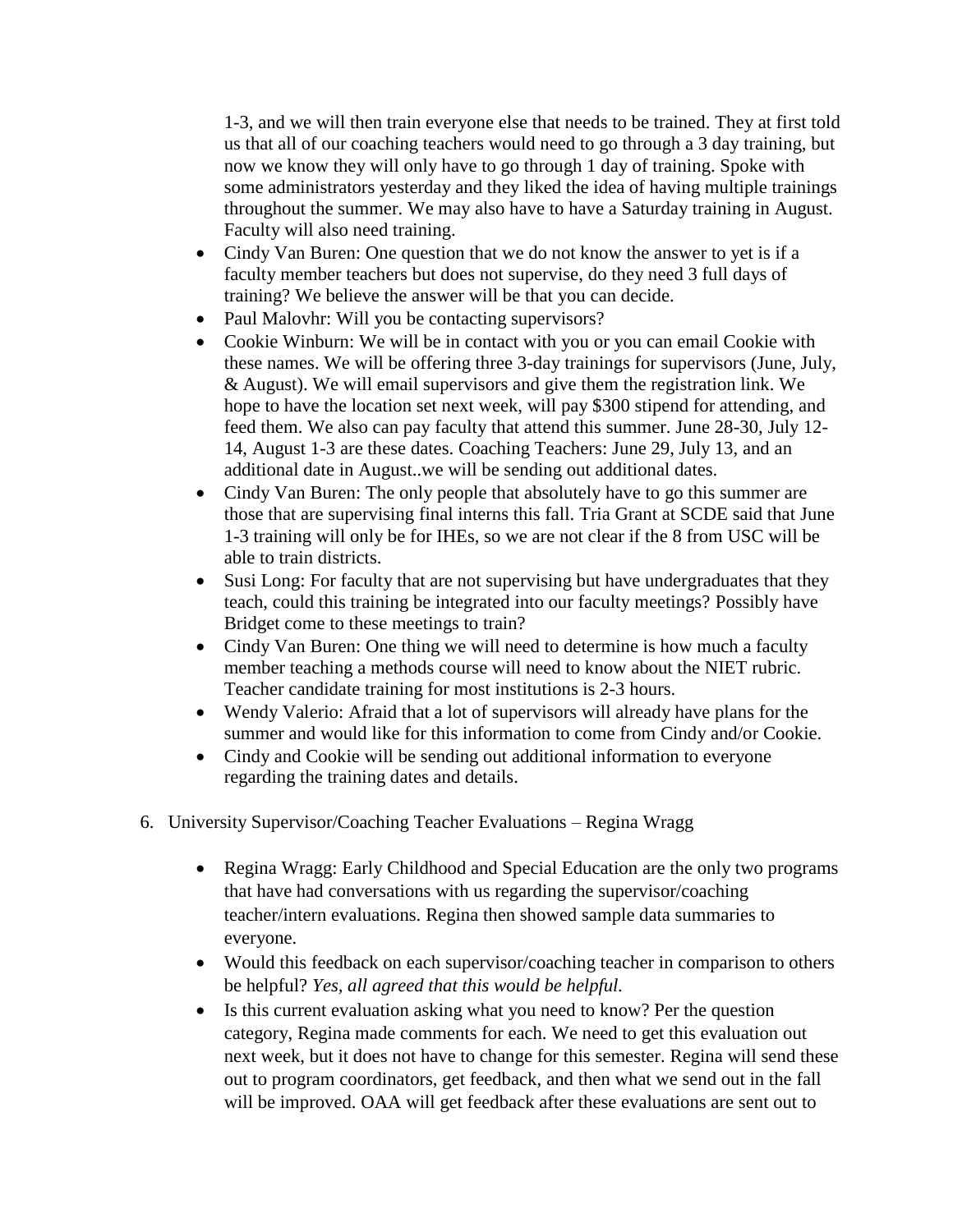program coordinators and then you can make revisions and submit to Regina so that we can update before sending out again in the fall.

- David Virtue: One of the first meetings of CITEP in the fall we can decide who can meet to create these new evaluations with the feedback.
- Several members then decided that we should take out the intern portion of the evaluation since supervisors have already evaluated their interns several times throughout the semester. Regina noted this, and OAA will take this out prior to next semester.
- Summary: OAA will not send out the teaching intern page in the future, we will continue with the survey as it stands this semester. Feedback will be given to program coordinators, they will look at and then make a decision from there on what changes should be made. Will be revisited at our first fall meeting.
- 7. Recruitment Plan Rob Dedmon
	- At CAEP steering Committee and evaluation of the CAEP standards, it has been determined that we need a recruitment plan. Given his knowledge, Rob has agreed to work on this. He has worked with a few people within the college to see what we do at COE. Rob will be reaching out to all program areas. One thing we will need to address is diversity and how do we recruit diverse students? More information to come.
- 8. Technology Integration Discussion David Virtue
	- Christine Lotter: On college-wide survey, about 45 people responded to this technology question and about 20 people said overall improve technology in Wardlaw...offices, classrooms, etc.. and software for research on computers. Only 10 people said access to training on K-12 software. Better IT support (proactive vs. reactive) & IT services. The Strategic Planning Committee will share this information at the All College Meeting and with the new dean to move forward with plans.
	- Rob Dedmon: There are programs across the unit that we need to ensure are included in that.
- 9. Status Update on Teacher Induction Model Tommy Hodges
	- At our last CITEP meeting, shared proposal for Teacher Induction Model (very general, non-specific). With Cindy & CAEP Steering Committee' support, we will flesh out a much more detailed version of that. Goals: 1) responsive to induction teacher needs 2) receive data necessary for CAEP. This work will take place in early summer and will be shared in the fall. Hopefully this can serve as a model for other institutions across the state.
- 10. New Business
	- Inviting P-12 partners to join CITEP Cindy Van Buren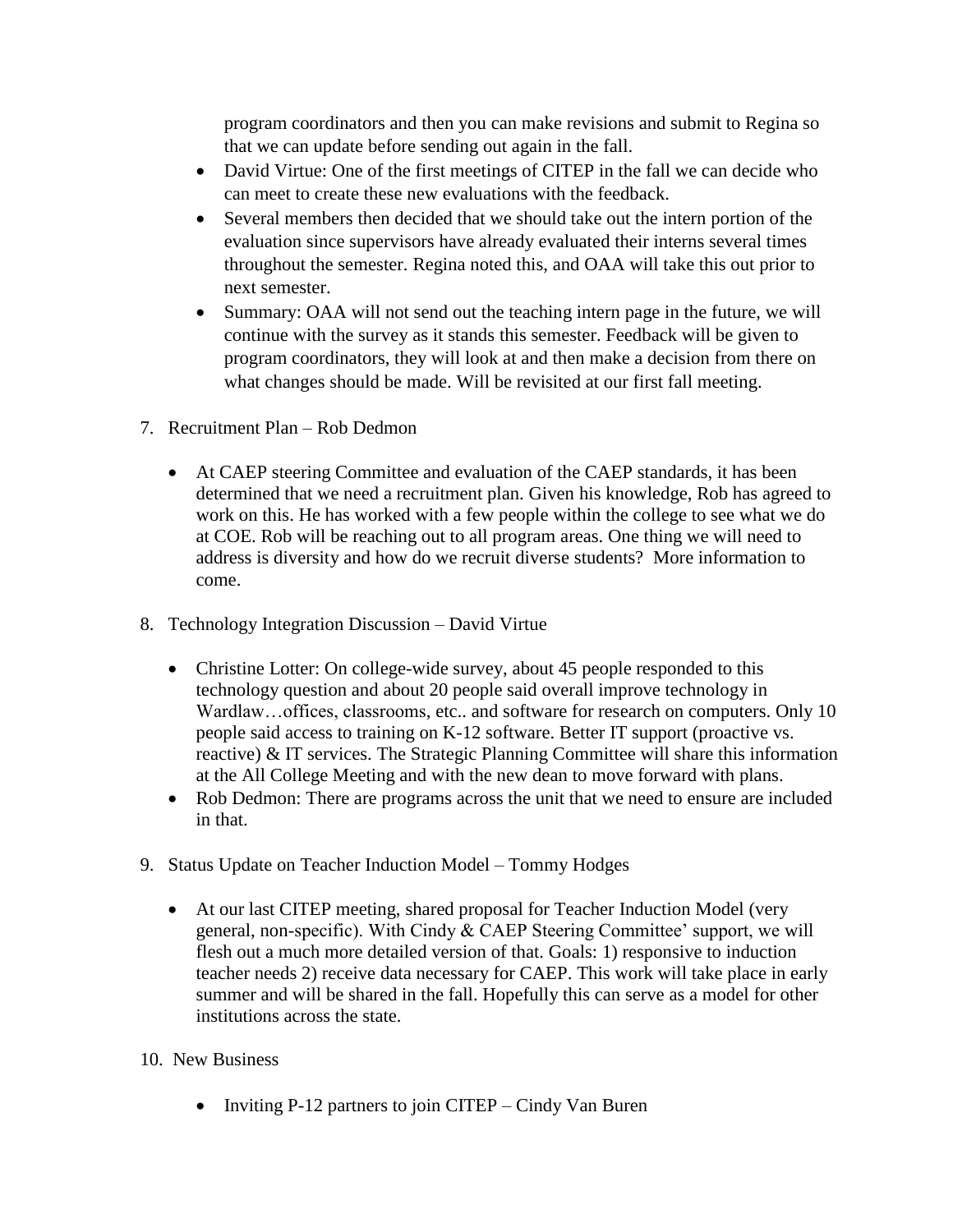- o Cindy Van Buren: Some of us attended the PDS national conference in Orlando. Standard 2: CAEP expects that our P-12 partners are helping us make decisions by our programs. A suggestion was that we invite P-12 partners be on our decision making committees. We have partners on QCom, but do not have any on CITEP. Cindy wanted to propose the idea to have P-12 partners join. Her idea was to invite 1 PDS representative, an induction coordinator of a district we work with often, and invite someone with an esteemed position in a Midlands district.
- o Cookie Winburn: If we could not get a teacher, we could get an administrator. David Virtue: Could make this part of our MOU with PDS schools. Several of the members loved this idea. We would have to amend our governing documents to include P-12 partners. David called a motion to move forward. *None opposed. We will move ahead with this idea.*
- Internship Application/Professional Program Application Cindy Van Buren/Rob Dedmon
	- o Rob Dedmon: Last meeting we discussed SLED/TB check process that we need to put into place. We created guidelines/policy on that. It is somewhat simplified from what we had before. We changed PK-12 school to experience with children. We also extended this to include all program areas, not just initial certification areas. Rob Dedmon showed the new website with all these areas listed. Students will upload their SLED & TB Test to their Chalk & Wire accounts. We checked with Chalk & Wire and you can set it up with enhanced security for that type of file. Will be sending an email out next week to COE students, and will give email to those that are not in COE so that you can forward to your students. Email will include explicit instructions. For those that have already submitted hard copies to Beth Looney's office, we will let students know they do not have to turn this in again. For those that are going into full internship next year, they will have already gone through the SLED check and submitted certification application materials.
	- o Lauren Brown: What would be helpful, especially for those that are outside of the college, is a list of who is moving forward in internship.
	- o Rob Dedmon: There are certain issues that this policy does not resolve, but we will work on those as well. Go on the website and double check to make sure all of your courses with practicums are listed (url on form)
	- o Cindy: We also want to do an online application for admission to internship. Hopefully also with Rob and Donna Watson's approval admission to professional program. Cindy will send a mock-up to everyone soon over email and ask for feedback. Would like to do away with paper internship application ASAP. One undergraduate, one MT, and one MAT application instead of so many different applications.
	- o Chris Christle: In addition to that, all of the paperwork at the end? Cookie Winburn: We are working on that. Chalk & Wire will help us with that too.
- Assessment Plans Regina Wragg